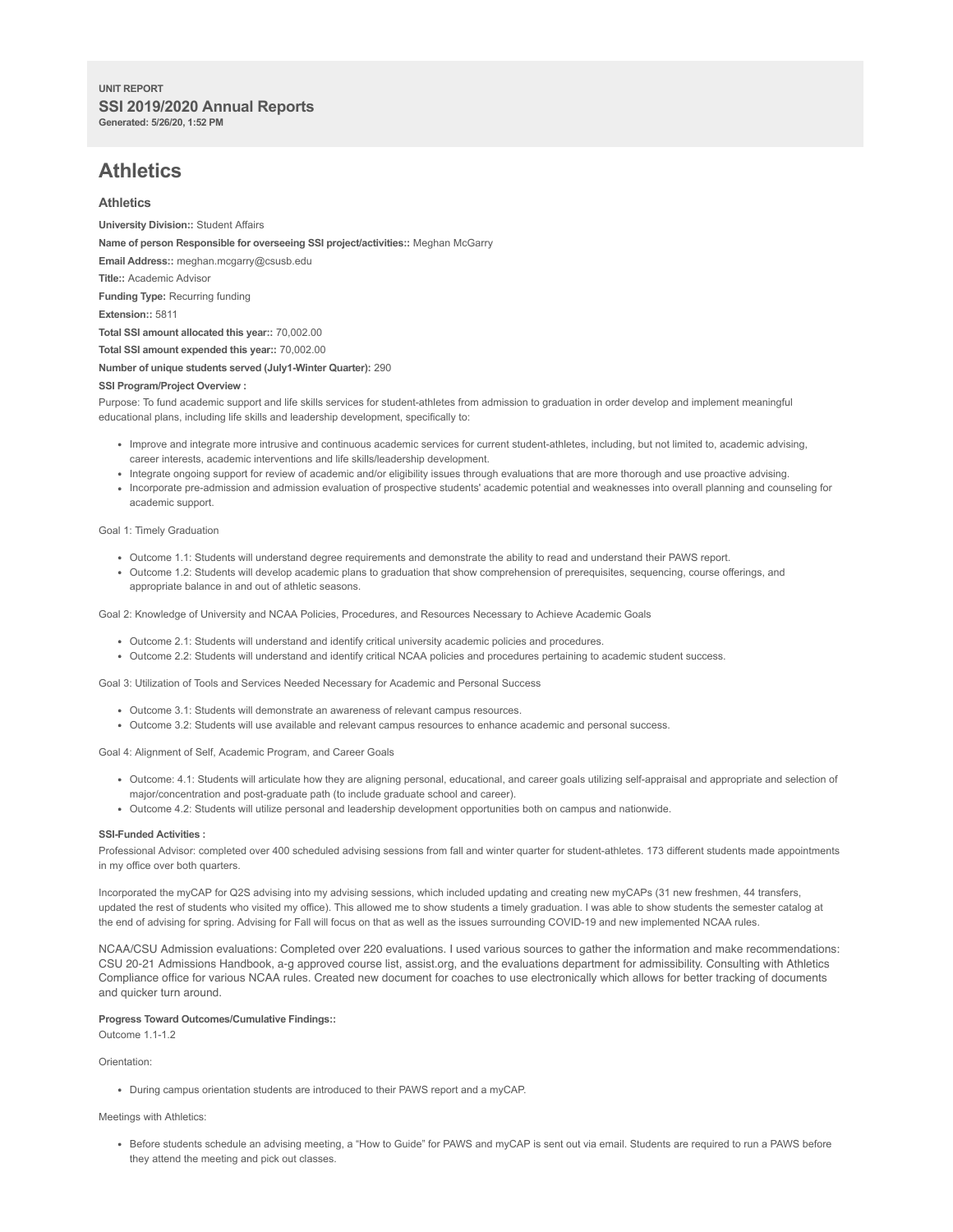During meeting, I cover the "what if" (change of major, change of catalog year), the legend at the top of the PAWS, how to create a myCAP, and pick potential classes that align with major and NCAA rules.

#### Posted material:

- In the Student-Athlete Success Center: I have "How to" posted as well as "Who is my Advisor"
- In the Student-Athlete Handbook: posted where to find academic assistance with their major.

## Outcome 2.1 and 2.2:

- Student-athletes have meetings each summer with Compliance, myself, and other department members to cover NCAA and CSUSB academic rules.
- Student-athletes receive documentation in summer regarding all NCAA rules regarding progress towards degree.
- Student-athletes meet with compliance again each term regarding compliance rules including NCAA progress towards degree.

## Outcome 3.1:

- Created a "Yotes 101" flyer that was posted in the Student-Athlete Success Center, Athletic Training Room, and around the department (coaches offices, HPE hallway) to help students locate appropriate resources on campus.
- Created, emailed, posted on athletic department website a Spring 2020 guide to help students transition into the spring term.

## Outcome 3.2:

- Student-athletes laptop check out is near 100% each month
- Student-athletes checked into 14 unique different areas on campus to receive assistance to campus resources.
	- Data was pulled EAB Navigate; this number is likely higher because not every department/area use EAB Navigate for tracking.
- Student-Athlete Success Center: Student-athletes completed over 4,480 hours of studying in the center.
- Continued partnership with the Career Center to give students an avenue for personal development.

#### Outcome: 4.1

- Fall Life Skills: All student-athletes attended Title IX events
- Career Center partnership: LinkedIn/Networking and Cover Letter Writing workshops for our student-athletes took place in November (all student-athletes received the invite but focused on Junior/Senior topics)

#### Outcome: 4.2

- D2 SAAC Super Regional
	- 2 student-athletes were chosen to represent CSUSB at the Division II SAAC (Student-Athlete Advisory Committee) Super Region Convention in which helps bolster student-athlete participation in the Division II governance structure and foster communication among SAACs at the campus, conference and national levels. (CANCELLED due to COVID-19).

#### • Chi Alpha Sigma

- Created a new organization to help assist high achieving student-athletes: 24 student-athletes were inducted into Mu Chapter of the Chi Alpha Sigma organization.
- Community Service: Baseball placed #8 in nation for community service hours
- Diverse Arthur Ashe Jr Sport Scholar Awards
	- nominated 13 student-athletes; one student-athlete made it to the semi finals of the national award

# **CSUSB Athletics**

- GPA:
	- 3% increase from fall to winter with our student-athletes who achieved a 3.0 or better; 14 4.0s in winter quarter (department record)
		- Golf had a 13.5% increase from Fall
		- Volleyball: 3.45 Winter GPA, highest department GPA since I started recording (April 2016)
	- 23 current student-athletes graduating June-December (40% of our academically labeled seniors)

#### Attached Files

meghan\_appts.xlsx

<sup>1</sup> 19 20 AcademicHandbook\_WBB.pdf <sup>1</sup>YOTES 101 Poster.pdf

<sup>1</sup> CSUSBAthletics Study Habits.pdf

**Fi** HelperHelper\_Baseball.PNG

**Recommendations for Continuous Improvement Efforts: :**

Use the summer to update and implement summer advising for incoming student-athletes. Using the structure in place for academic advising, I can assist the students with creating a myCAP before they meet with their assigned advisor. Creating potential class schedules before hand allows students to have the choice on how they create their own schedule. Making students aware of the ever-changing advising landscape is always an issue.

As of right now, I am planning on students returning to campus in August within person workshops in place (myCAP, team schedules). BUT-things might change depending on how the school year is structured.

## **Resources for Continuous Improvement Efforts:**

Updated department roadmaps for incoming students—all in one spot. I used these all the time when I would advise incoming students. It seems that not all the semester roadmaps are updated or if they are...they are in a terrible format for students to understand. I have a hard time sending students to the page when I cannot even figure out what is right.